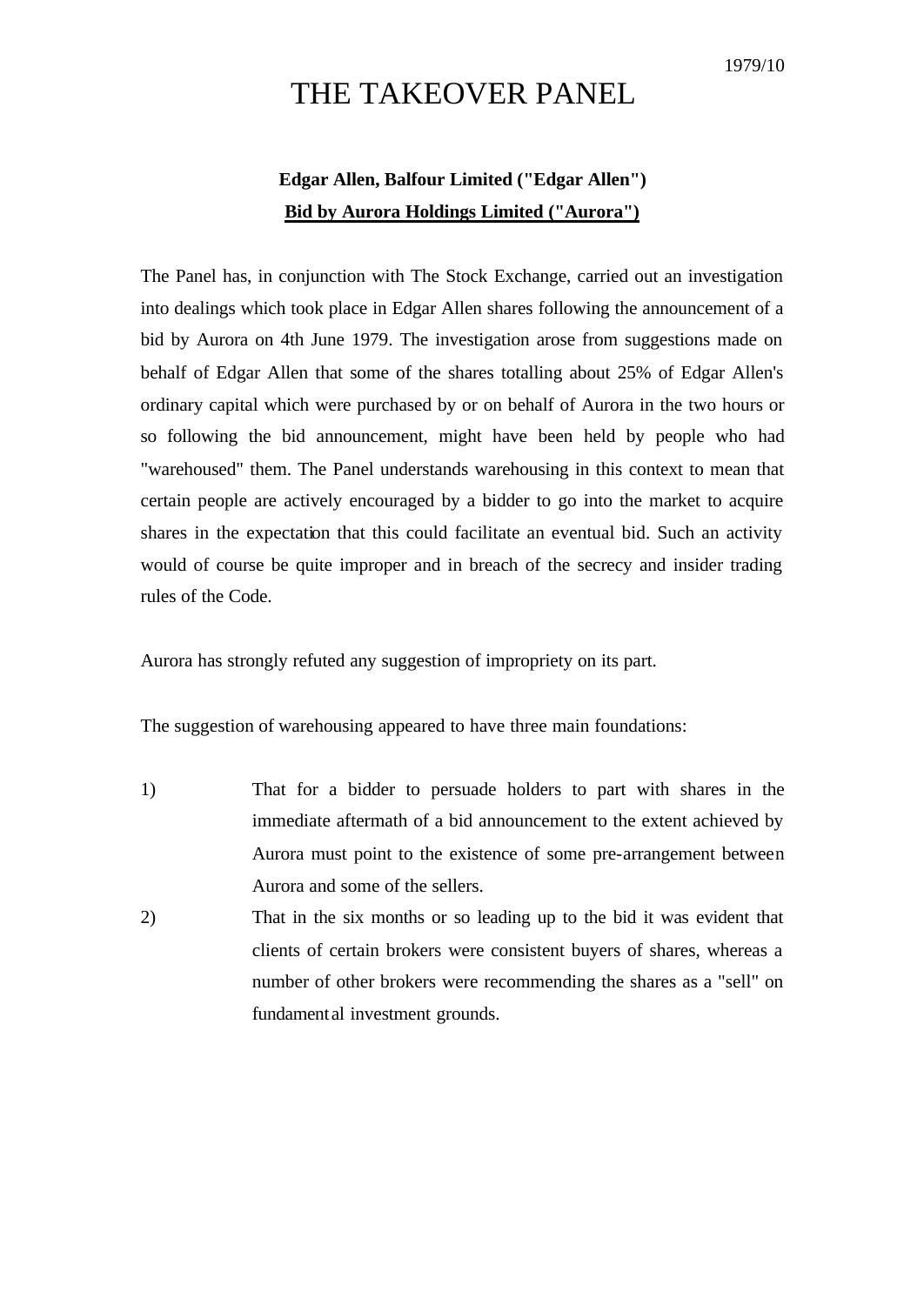3) That in the three months or so before the bid a number of people had talked to Edgar Allen or its advisers about the imminence of a bid.

Insofar as the first two points can be said to suggest any impropriety they are entirely circumstantial and, in isolation, fall well short of what could possibly be accepted as evidence by the Panel. In any event, the Panel cannot agree that the first point is a valid one. In recent months there have been other conspicuous examples of bidders launching successful market raids and a common feature, as in this case, has been the declaration by the bidder that the stated bid terms are its final price. The sellers in the market on 4th June included a large number of blue chip institutional names; an impartial firm of brokers, which specialises in this sector, has told the Panel that it advised its clients to sell to avoid the usual uncertainties and delays associated with a bid. A sale would of course deprive the holder of the benefit of a counter-bid but nonetheless in its view the balance of advantage lay in an immediate sale.

Before turning to the second point it is relevant to consider what advantage Aurora might expect to gain from encouraging the buying of Edgar Allen shares. So far as the Panel has been able to ascertain, no broker who might have been warehousing purchased shares in such a way as to conceal the scope of its or its clients' activities. The presence of buyers in this way undoubtedly supported the price at a level higher than would otherwise have been the case. Ordinarily an offeror would hope to demonstrate that his offer represented an attractive bid premium over the previous market price. It would not be to his advantage in that respect to cause the market price to be supported by heavy third party buying in the period before the announcement of his offer. In this case the offer price was in the event pitched close to the market price. It is also difficult to see how Aurora would gain any real advantage by arranging third party buying unless one assumes that willing sellers in the market at lower prices would tend to resist (if they had retained their shares) a full scale offer at a higher price.